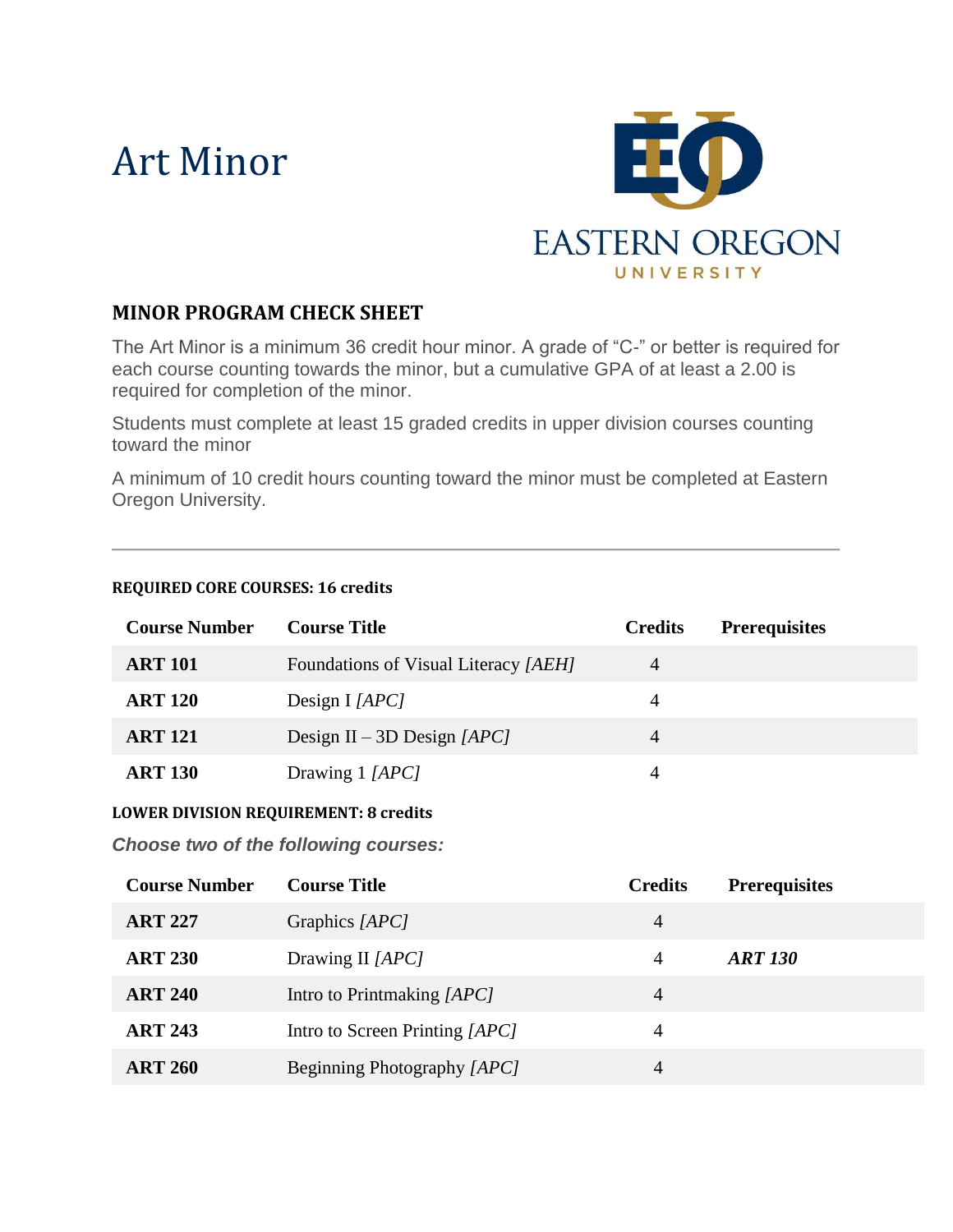| <b>Course Number</b> | <b>Course Title</b>       | <b>Credits</b> | <b>Prerequisites</b> |
|----------------------|---------------------------|----------------|----------------------|
| <b>ART 270</b>       | Intro to Ceramics [APC]   | 4              |                      |
| <b>ART 280</b>       | Intro to Painting [APC]   | 4              |                      |
| <b>ART 290</b>       | Beginning Sculpture [APC] | 4              |                      |

**UPPER DIVISION 300 LEVEL REQUIREMENT: 8 credits**

*Choose two of the following courses:*

| <b>Course Number</b> | <b>Course Title</b>                             | <b>Credits</b> | <b>Prerequisites</b>      |
|----------------------|-------------------------------------------------|----------------|---------------------------|
| <b>ART 310</b>       | <b>Art Special Topics</b>                       | $\overline{4}$ |                           |
| <b>ART 330</b>       | Life Drawing                                    | $\overline{4}$ | <b>ART 101, 130</b>       |
| <b>ART 340</b>       | <b>Intermediate Printmaking</b>                 | $\overline{4}$ | ART 240, 243              |
| <b>ART 343</b>       | <b>Intermediate Screen Printing</b>             | $\overline{4}$ | ART 240, 243              |
| <b>ART 360</b>       | Intermediate Photography                        | $\overline{4}$ | <b>ART 260</b>            |
| <b>ART 364</b>       | <b>Advanced Digital Photography</b>             | $\overline{4}$ | <b>ART 260</b>            |
| <b>ART 369</b>       | Photography: Doc and Studio Practices           | $\overline{4}$ | <b>ART 364</b>            |
| <b>ART 370</b>       | <b>Intermediate Ceramics: Wheel</b><br>Throwing | $\overline{4}$ | <b>ART 270</b>            |
| <b>ART 380</b>       | <b>Intermediate Painting</b>                    | $\overline{4}$ | <b>ART 101, 280</b>       |
| <b>ART 384</b>       | Experiments in 2D Media                         | $\overline{4}$ | ART 230, 240, 243, or 280 |
| <b>ART 391</b>       | <b>Intermediate Sculpture</b>                   | $\overline{4}$ | <b>ART 290</b>            |

**UPPER DIVISION 400 LEVEL REQUIREMENT: 4 credits**

*Choose one of the following courses:*

| <b>Course Number</b> | <b>Course Title</b>             | <b>Credits</b> | <b>Prerequisites</b> |
|----------------------|---------------------------------|----------------|----------------------|
| <b>ART 410</b>       | Art Special Topics              | $\overline{4}$ |                      |
| <b>ART 440</b>       | <b>Advanced Printmaking</b>     | 4              | <b>ART 340</b>       |
| <b>ART 443</b>       | <b>Advanced Screen Printing</b> | 4              | ART 343              |
| <b>ART 460</b>       | <b>Advanced Photography</b>     | 4              | <b>ART 360</b>       |
| <b>ART 470</b>       | <b>Advanced Ceramics: Wheel</b> | 4              | <b>ART 370</b>       |